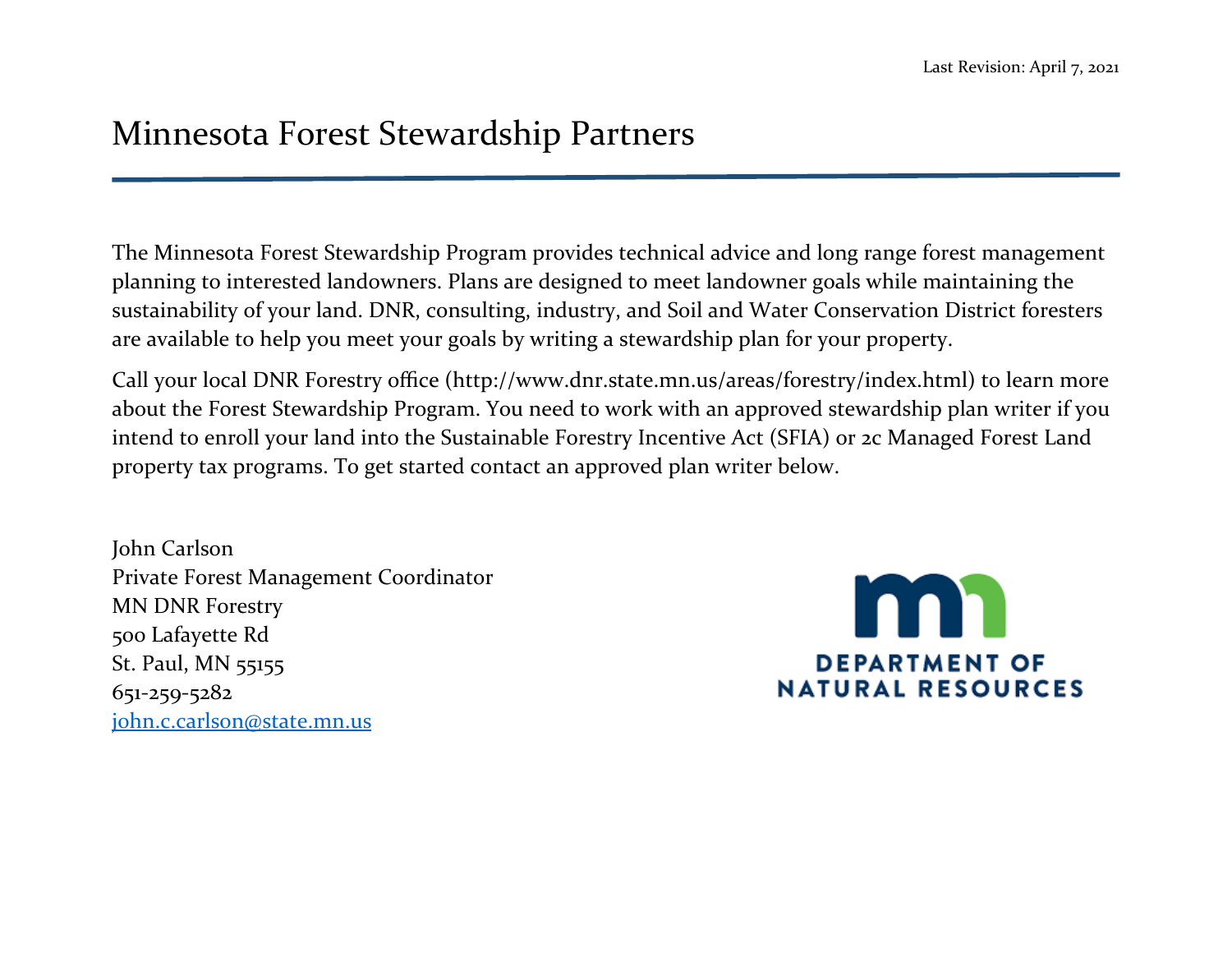| Name                  | Company                                               | <b>Address 1</b>      | <b>Address 2</b> | <b>City</b>            | State Zip | Phone              | <b>Email</b>                      | <b>Counties</b>                                                                                                                                                                                                                                                                                                                           |
|-----------------------|-------------------------------------------------------|-----------------------|------------------|------------------------|-----------|--------------------|-----------------------------------|-------------------------------------------------------------------------------------------------------------------------------------------------------------------------------------------------------------------------------------------------------------------------------------------------------------------------------------------|
| <b>James Aasen</b>    | Koochiching Co SWCD                                   | 501 3rd St            | Suite 201        | International<br>Falls | <b>MN</b> | 56649 218-283-6742 | james.aasen@co.koochiching.mn.us  |                                                                                                                                                                                                                                                                                                                                           |
| <b>Paul Ahlen</b>     | Woods Walker, LLC                                     | 778 Shore Acres Rd    |                  | La Crescent            | MN        | 55947 715-340-7273 | pulpcutpaul@gmail.com             | Dodge, Fillmore,<br>Goodhue, Houston,<br>Mower, Olmsted,<br>Wabasha, Winona                                                                                                                                                                                                                                                               |
| <b>Brian Allen</b>    | <b>Allen Forestry</b>                                 | 1925 Vermillion Rd    |                  | Duluth                 | <b>MN</b> | 55803 218-724-8799 | allen.forestry2@gmail.com         | Carlton, Cook, Lake, St.<br>Louis, Pine                                                                                                                                                                                                                                                                                                   |
| <b>Brett Anderson</b> | MN DNR - Forestry                                     | 20596 Hwy 7 W         |                  | Hutchinson             | MN        | 55350 320-753-0337 | Brett.L.Anderson@state.mn.us      |                                                                                                                                                                                                                                                                                                                                           |
| <b>David Anderson</b> | PotlatchDeltic Corporation                            | 9327 Hwy 53           |                  | Cook                   | MN        | 55723 218-348-8059 | David.Anderson@potlatchdeltic.com | Itasca, Koochiching, St.<br>Louis                                                                                                                                                                                                                                                                                                         |
| <b>Gary Anderson</b>  | Anderson Consulting Forestry 6358 Lake Washburn Rd NE |                       |                  | Outing                 | MN        | 56662 218-838-2175 | treefarm40@gmail.com              | Aitkin, Cass, Crow Wing                                                                                                                                                                                                                                                                                                                   |
| <b>Mike Bates</b>     | <b>MN DNR Forestry</b>                                | 2220 Bemidji Ave N    |                  | Bemidji                | <b>MN</b> | 56601 218-308-2064 | mike.bates@state.mn.us            |                                                                                                                                                                                                                                                                                                                                           |
| Cassandra Baysal      | MN DNR - Forestry                                     | 1201 E Hwy 2          |                  | <b>Grand Rapids</b>    | MN        | 55744 218-328-8896 | cassandra.baysal@state.mn.us      |                                                                                                                                                                                                                                                                                                                                           |
| <b>Andrew Beebe</b>   | Timbercat Forestry                                    | 32327 Wiscoy Coop Ln  |                  | Winona                 | <b>MN</b> | 55987 608-881-9707 | timbercatforestry@gmail.com       | Houston, Fillmore,<br>Winona, Olmstead,<br>Wabasha, Dodge,<br>Goodhue                                                                                                                                                                                                                                                                     |
| <b>Kylee Berger</b>   | MN DNR - Forestry, Detroit<br>Lakes Office            | 14583 County Hwy 19   |                  | Detroit Lakes          | <b>MN</b> | 56501 218-846-8286 | kylee.berger@state.mn.us          |                                                                                                                                                                                                                                                                                                                                           |
| <b>Janet Bernu</b>    | Two By Forestry                                       | 4202 Brookston Rd     |                  | Cloquet                | <b>MN</b> | 55720 218-879-4433 | twoxforestry@gmail.com            | Carlton, south St. Louis,<br>northern Pine,<br>southwestern Lake                                                                                                                                                                                                                                                                          |
| <b>Bud Bertschi</b>   | Bertschi Forestry                                     | 7271 Clearwater Road  | Apt #104         | Baxter                 | MN        | 56425 218-820-9640 | budbert@brainerd.net              | Crow Wing, Cass, Todd,<br>Morrison, Aitkin                                                                                                                                                                                                                                                                                                |
| Jaden Bjorklund       | Dickson Forestry Inc.                                 | 1210 Mockingbird Loop |                  | Sartell                | <b>MN</b> | 56377 651-315-3435 | jlbjorklund@csbsju.edu            | Ottertail, Wadena,<br>Becker, Todd, Douglas,<br>Pope, Stearns,<br>Sherburne, Benton,<br>Morrison, Mille Lacs,<br>Kanabec, Isanti, Anoka,<br>Pine, Chisago,<br>Washington, Sibley, Le<br>Sueur, Rice, Meeker,<br>Wright, Mcleod, Carver,<br>Scott, Dakota,<br>Goodhue, Wabasha,<br>Winona, Fillmore,<br>Houston, Steele, Dodge,<br>Olmsted |
| <b>Carl Bleiler</b>   | Greg Cook Logging                                     | 125 Harriet Ave. SW   |                  | Solway                 | MN        | 56678 218-556-5085 | cbleiler@paulbunyan.net           |                                                                                                                                                                                                                                                                                                                                           |
| <b>Chris Brokl</b>    | Northern Forestry Inc.                                | 16194 Siskin Lane NE  |                  | Bemidji                | <b>MN</b> | 56601 218-586-2887 | norfor@paulbunyan.net             | Becker, Beltrami, Cass,<br>Clearwater, Hubbard,<br>Itasca, Koochiching,<br>Lake of the Woods,<br>Mahnomen                                                                                                                                                                                                                                 |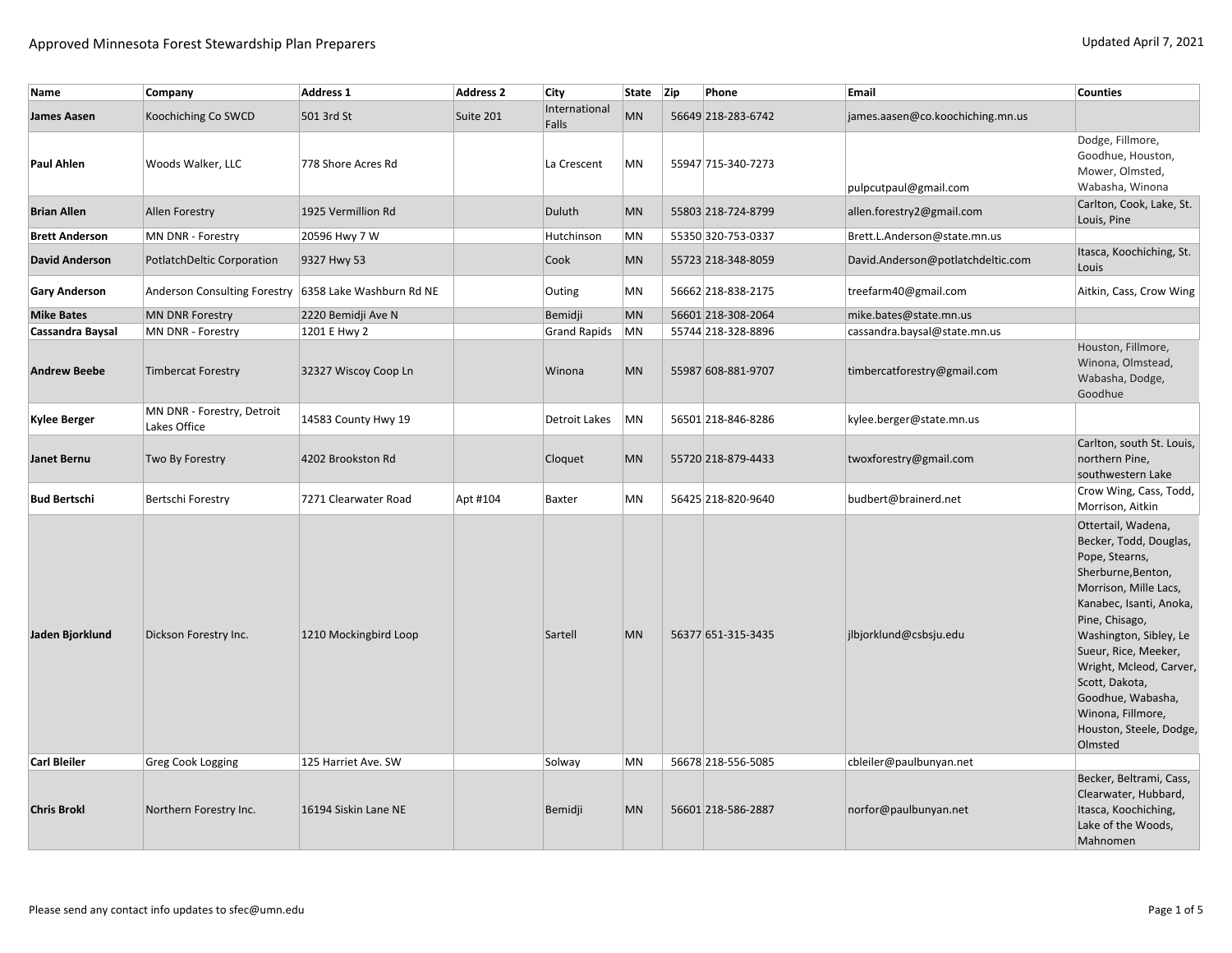| Name                     | Company                                                                                   | Address 1                   | <b>Address 2</b> | <b>City</b>         | State Zip |       | Phone                       | <b>Email</b>                  | <b>Counties</b>                                                                                                                                                                                                               |
|--------------------------|-------------------------------------------------------------------------------------------|-----------------------------|------------------|---------------------|-----------|-------|-----------------------------|-------------------------------|-------------------------------------------------------------------------------------------------------------------------------------------------------------------------------------------------------------------------------|
| <b>Clark Christenson</b> | Christenson Forestry<br>Consulting, Inc.<br>www.christensonforestry.com                   | 2310 W 5th Street           |                  | Duluth              | MN        |       | 55806 218-760-2444          | ChristensonForestry@gmail.com | St. Louis, Carlton,<br>Itasca, southern Lake,<br>northern Pine, northern<br>Aitkin                                                                                                                                            |
| <b>Tom Crumpton</b>      | Woods & Wildlife Forestry<br>Services                                                     | 1632 County Road 85         |                  | Birchdale           | <b>MN</b> |       | 56623 218-434-0793          | reforest@wiktel.com           |                                                                                                                                                                                                                               |
| <b>Jake Dale</b>         | Pine County SWCD                                                                          | 1610 Hwy 23 N               |                  | Sandstone           | MN        |       | 55072320-216-4240           | Jake.dale@co.pine.mn.us       | Pine, Kanabec, Isanti,<br>and Chisago                                                                                                                                                                                         |
| <b>Paul Dickson</b>      | Dickson Forestry Inc.                                                                     | <b>PO Box 642</b>           |                  | Onamia              | <b>MN</b> |       | 56359 320-532-5038          | p.dickson@frontiernet.net     | Aitkin, Benton, Carlton,<br>Crow Wing, Isanti,<br>Kanabec, Mille Lacs,<br>Morrison, Pine,<br>Sherburne, Stearns,<br>Todd                                                                                                      |
| <b>Josh Donatell</b>     | MN DNR - Forestry                                                                         | 1201 E Hwy 2                |                  | <b>Grand Rapids</b> | MN        |       | 55744 218-328-8912          | josh.donatell@state.mn.us     |                                                                                                                                                                                                                               |
| <b>Paul Dubuque</b>      | MN DNR - Forestry                                                                         | 500 Lafayette Rd            |                  | St. Paul            | <b>MN</b> |       | 55155 651-259-5294          | paul.dubuque@state.mn.us      |                                                                                                                                                                                                                               |
| Jim Edgar                | MN DNR - Forestry                                                                         | 912 Houston St NW           |                  | Preston             | MN        |       | 55965 507-765-2740          | jim.edgar@state.mn.us         | Fillmore, Houston,<br>Winona, Olmsted,<br>Mower, Freeborn,<br>Steele and Dodge                                                                                                                                                |
| <b>Erik Eggen</b>        | <b>Timberlane Forestry</b><br>http://www.timberlaneforestr 13116 Timberlane Dr S<br>y.com |                             |                  | <b>Baxter</b>       | <b>MN</b> |       | 56425 218-232-3055          | erikdebe@brainerd.net         | Aitkin, Carlton, Cass,<br>Chisago, Crow Wing,<br>Hubbard, Isanti, Itasca,<br>Kanabec, Mille Lacs,<br>Morrison, Pine, St.<br>Louis, Todd, Wadena                                                                               |
| <b>Shane Foley</b>       | <b>Beltrami County SWCD</b>                                                               | 701 Minnesota Ave, Ste. 113 |                  | Bemidji             | MN        |       | 56601 218-333-4174          | Shane.Foley@co.beltrami.mn.us | Beltrami                                                                                                                                                                                                                      |
| <b>Kyle Fredrickson</b>  | Aitkin County SWCD                                                                        | 307 2nd St NW, Office 216   |                  | Aitkin              | MN        |       | 56431 218-927-7285          | kfred.aitkinswcd@gmail.com    | Aitkin                                                                                                                                                                                                                        |
| <b>Jake Froyum</b>       | MN DNR - Forestry                                                                         | 1810 NW 30th St             |                  | Faribault           | MN        |       | 55021 507-333-2011          | jacob.froyum@state.mn.us      |                                                                                                                                                                                                                               |
| <b>Aaron Funk</b>        | Hank's Resource Management 30118 Huntersville Rd                                          |                             |                  | Sebeka              | <b>MN</b> |       | 56477 218-472-3538          | funkaaron@hotmail.com         |                                                                                                                                                                                                                               |
| Robert Gajewski          | MN DNR - Forestry                                                                         | 460 Maple Ave W             |                  | Mora                | MN        |       | 55051320-679-3683           | robert.gajewski@state.mn.us   |                                                                                                                                                                                                                               |
| <b>Brad Gatzlaff</b>     | Zumbro Valley Forestry                                                                    | 11378 East 113th St         |                  | Northfield          | <b>MN</b> |       | 55057 507-838-6189          | trees@northfieldwifi.com      | Blue Earth, Carver,<br>Dakota, Dodge,<br>Faribault, Filmore,<br>Freeborn, Goodhue, La<br>Sueur, McLeod,<br>Meeker, Nicollet,<br>Olmsted, Rice, Scott,<br>Sibley, Steele,<br>Wabasha, Waseca,<br>Washington, Winona,<br>Wright |
| <b>Alex Gehrig</b>       | <b>MN DNR-Forestry</b>                                                                    | 912 Houston Street          |                  | Preston             | MN        |       | 55965 507-765-2740          | alexander.gehrig@state.mn.us  | Fillmore                                                                                                                                                                                                                      |
| <b>Mitch Gilbert</b>     |                                                                                           | 33541 Fern Road             |                  | Lanesboro           | MN        | 55949 |                             | mitchgilbert08@yahoo.com      |                                                                                                                                                                                                                               |
| <b>Valiree Green</b>     | MN DNR Forestry - Caledonia<br>Office                                                     | 805 Hwy 44/76               |                  | Caledonia           | MN        |       | 55921 507-724-5261, ext 102 | valiree.green@state.mn.us     |                                                                                                                                                                                                                               |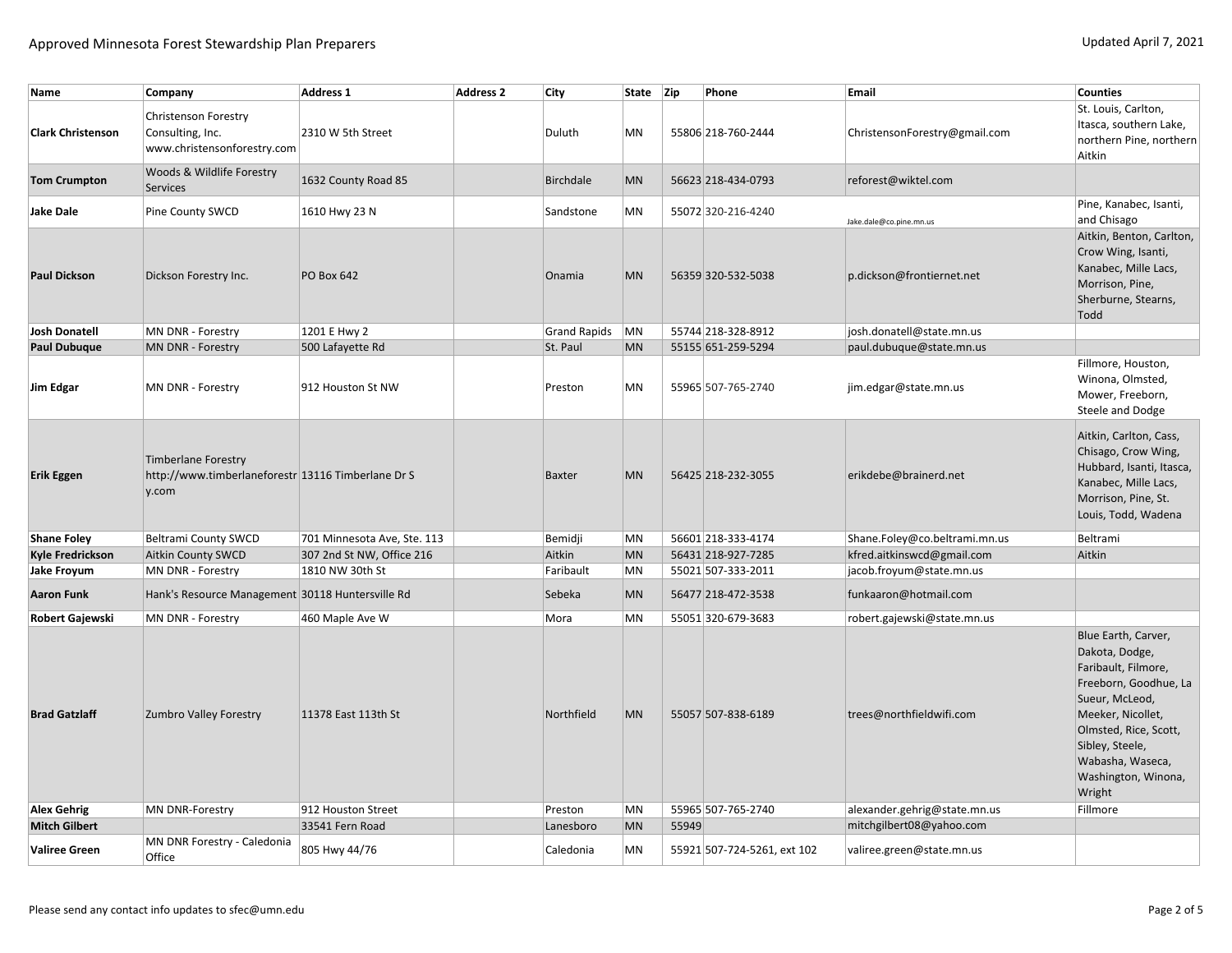| Name                    | Company                                           | Address 1                | <b>Address 2</b> | City                | State     | <b>Zip</b> | Phone                | <b>Email</b>                  | <b>Counties</b>                                                        |
|-------------------------|---------------------------------------------------|--------------------------|------------------|---------------------|-----------|------------|----------------------|-------------------------------|------------------------------------------------------------------------|
| <b>Stan Grossman</b>    | Itasca Woodland Services, Inc. 920 US-2           |                          |                  | <b>Grand Rapids</b> | MN        |            | 55744 218-328-8070   | iws@wcta.net                  | All of northern<br>Minnesota                                           |
| <b>Carlie Haben</b>     | Itasca Woodland Services, Inc. 920 US-2           |                          |                  | <b>Grand Rapids</b> | MN        |            | 55744 218-328-8070   | carlie@iwsconsulting.com      | All of northern<br>Minnesota                                           |
| <b>William Haugan</b>   | Natural Resources Consulting 705 Forest Avenue SE |                          |                  | <b>Staples</b>      | <b>MN</b> |            | 56479 (218) 894-3440 | b haugan@hotmail.com          |                                                                        |
| Doug Hecker             | <b>MN DNR Forestry</b>                            | 613 Hwy 23 S             |                  | Sandstone           | MN        |            | 55072 320-245-6789   | doug.hecker@dnr.state.mn.us   |                                                                        |
| <b>Philip Held</b>      | <b>Held's Timber Service</b>                      | 29864 440th Street NE    |                  | Middle River        | MN        |            | 56737 218-459-3472   | middle@gvtel.com              |                                                                        |
| <b>Tim Hepola</b>       |                                                   | 8748 Carriage Hill Rd    |                  | Savage              | MN        |            | 55378 952-496-6190   | tim.hepola@shakopeedakota.org |                                                                        |
| <b>Katie Himanga</b>    | <b>Heartwood Forestry</b>                         | 1114 Valley View Rd      |                  | Lake City           | <b>MN</b> |            | 55041 651-380-9680   | khimanga@hbci.com             |                                                                        |
| Larry Himanga           | MN DNR- Forestry                                  | 500 Lafayette Rd         | <b>Box 44</b>    | St Paul             | MN        |            | 55155 651-259-5277   | larry.himanga@state.mn.us     |                                                                        |
| <b>Eric Hofstad</b>     |                                                   | 9379 Pequaywan Lake Road |                  | Duluth              | <b>MN</b> |            | 55803 218-390-8518   | eah3524@gmail.com             | St. Louis, Carlton, Lake,<br>and Cook                                  |
| <b>Troy Holcomb</b>     | MN DNR - Forestry                                 | 1200 Minnesota Ave S     |                  | Aitkin              | MN        |            | 56431 218-429-3025   | troy.holcomb@state.mn.us      |                                                                        |
| Joel Holden             | Deerfield Forestry, LLC                           | 22340 Duck Lake Dr.      |                  | Menahga             | <b>MN</b> |            | 56464 218-255-3867   | joholden3242@gmail.com        | Wadena, Becker, Cass,<br>Hubbard, Ottertail                            |
| <b>Steven Horndt</b>    | MN DNR - Forestry                                 | 650 Hwy 169              |                  | Tower               | MN        |            | 55790 218-753-2580   | steven.horndt@state.mn.us     |                                                                        |
| Joe Jarvela             | Jarvela Forestry Consulting                       | 35783 State Hwy. 6       |                  | Emily               | <b>MN</b> |            | 56447 218-820-6709   | jarvela@emily.net             |                                                                        |
| David P. Johnson        | Dave Johnson Forestry<br>Services                 | 27059 Linden Road        |                  | Rochert             | MN        |            | 56578 218-846-9569   | 27059ddjatr@gmail.com         | <b>Becker and Ottertail</b>                                            |
| Amber Jungwirth         | MN DNR - Forestry, Hibbing<br>Office              | 1208 East Howard St      |                  | Hibbing             | <b>MN</b> |            | 55746 218-278-6651   | amber.jungwirth@state.mn.us   | Itasca, St. Louis,<br>Koochiching                                      |
| <b>Beth Kleinke</b>     | North St. Louis SWCD                              | 505 3rd St N, Ste A      |                  | Virginia            | MN        |            | 55792 218-730-8002   | Beth.kleinke@mn.nacdnet.net   | St. Louis, Lake, Cook,<br>Carlton                                      |
| Vanessa Komada          |                                                   | 4977 Viola Rd NE         |                  | Rochester           | MN        |            | 55906 507-328-2517   | vakomada@gmail.com            | Olmsted, Dodge,<br>Winona, Fillmore,<br>Houston, Mower, and<br>Wabasha |
| <b>Thomas Kroll</b>     | Kroll Consulting Forestry LLC                     | 27737 285th Avenue       |                  | Long Prairie        | MN        |            | 56347 320-533-0206   | krollforestry@gmail.com       | Todd, Stearns,<br>Morrison, Crow Wing,<br>Cass, Wadena, Douglas        |
| <b>Daniel Kutschied</b> | <b>MN DNR Forestry</b>                            | 140 N Fremont St         |                  | Winona              | <b>MN</b> |            | 55952 507-522-5065   | daniel.kutschied@state.mn.us  | Houston, Fillmore,<br>Winona, Olmstead,<br>Wabasha                     |
| <b>Quintin Legler</b>   | <b>UPM Blandin Paper</b>                          | 115 SW 1st St            |                  | <b>Grand Rapids</b> | MN        |            | 55744 218-327-6304   | quintin.legler@upm.com        | Aitkin, Cass, Itasca,<br>Koochiching, St. Louis                        |
| <b>Brian Leitinger</b>  | <b>MN DNR Forestry</b>                            | 1200 Minnesota Ave S     |                  | Aitkin              | <b>MN</b> | 56431      |                      |                               |                                                                        |
| <b>Clayton Lenk</b>     |                                                   | 922 SE 11th St           |                  | <b>Brainerd</b>     | MN        |            | 56401 218-839-4008   | claytonjlenk@gmail.com        | Crow Wing, Cass,<br>Wadena, Todd,<br>Morrison, Mille Lacs,<br>Aitkin   |
| <b>Louise Levy</b>      | Levy Tree Care                                    | 722 N 13th Ave E         |                  | Duluth              | MN        |            | 55805 218-724-5464   | info@levytreecare.com         | St. Louis, Carlton, Lake,<br>Cook                                      |
| <b>Mitch Lundeen</b>    |                                                   | 4257 County Road 45      |                  | <b>Brainerd</b>     | MN        |            | 56401 218-670-0291   | lunde376@gmail.com            |                                                                        |
| <b>Dean Makey</b>       | Central Minnesota Forestry<br><b>Services</b>     | 13796 Kenwood Court      |                  | <b>Baxter</b>       | <b>MN</b> |            | 56425 218-851-5356   | cmfs.dm@gmail.com             | Aitkin, Cass, Crow<br>Wing, Morrison, Todd,<br>and Wadena              |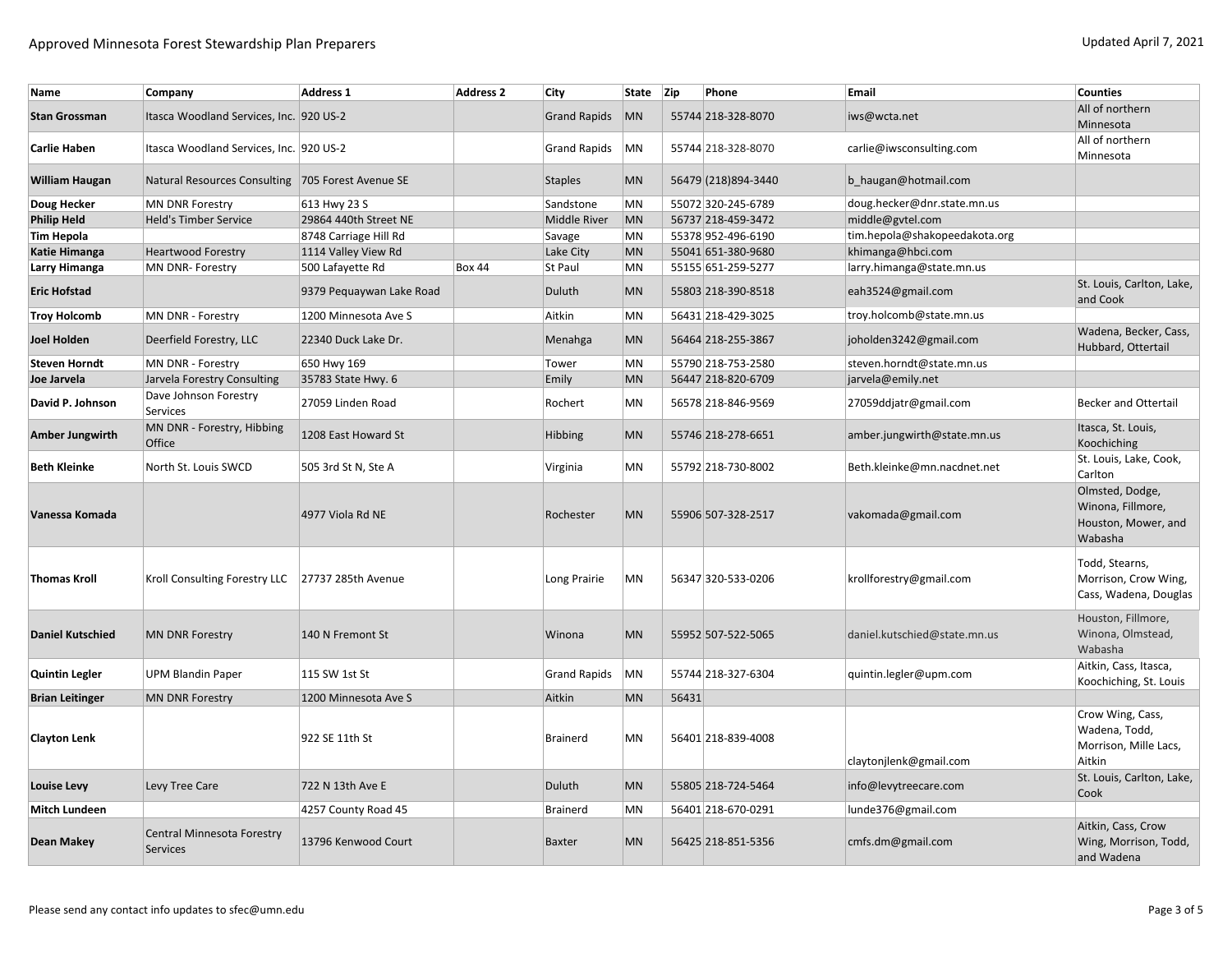| Name                                  | Company                                 | <b>Address 1</b>        | <b>Address 2</b>         | City                | State     | Zip | Phone                   | Email                             | <b>Counties</b>                                                                         |
|---------------------------------------|-----------------------------------------|-------------------------|--------------------------|---------------------|-----------|-----|-------------------------|-----------------------------------|-----------------------------------------------------------------------------------------|
| <b>Robb Maki</b>                      | Maki's Forest Services                  | 3849 South Salmi Road   |                          | Hibbing             | MN        |     | 55746 218-966-1724      | robbmaki@gmail.com                |                                                                                         |
| <b>Madisson Masucci</b>               | MN DNR - Forestry                       | 16082 State Highway 65  |                          | McGrath             | MN        |     | 56350 320-245-6789      | Madisson.Masucci@state.mn.us      | Aitkin                                                                                  |
|                                       |                                         |                         |                          |                     |           |     |                         |                                   | Kittson, Marshall,                                                                      |
| <b>Mark McDonald</b>                  | MN DNR - Forestry                       | 804 Cherne Dr. NW       |                          | Warroad             | MN        |     | 56763 218-386-1304      | mark.mcdonald@state.mn.us         | Roseau, Pennington,                                                                     |
|                                       |                                         |                         |                          |                     |           |     |                         |                                   | NW Beltrami                                                                             |
| <b>Andy McGuire</b>                   | MN DNR - Forestry                       | 1200 Warner Rd          |                          | St Paul             | MN        |     | 55106 651-259-5827      | andy.mcguire@state.mn.us          |                                                                                         |
| <b>Randy Mell</b>                     | <b>Forestry Associates</b>              | 404 E. Jefferson St.    |                          | Caledonia           | MN        |     | 55921 507-725-3202      | randymell@hotmail.com             |                                                                                         |
| <b>Tony Miller</b>                    | MN DNR-Forestry, Little Falls<br>Area   | 460 W Maple Ave         |                          | Mora                | <b>MN</b> |     | 55051 320-679-3683      | Tony.Miller@state.mn.us           |                                                                                         |
| <b>Beau Molitor</b>                   | Itasca Woodland Services, Inc. 920 US-2 |                         |                          | <b>Grand Rapids</b> | MN        |     | 55744 218-328-8070      | beau@iwsconsulting.com            | All of northern<br>Minnesota                                                            |
| <b>Howard Mooney</b>                  | Howard Forestry, LLC                    | 31741 170th St          |                          | Detroit Lakes       | <b>MN</b> |     | 56501 218-849-7125      | howard.forestry@gmail.com         | Becker, Ottertail,<br>Wadena                                                            |
| Jeane Mouelle                         | MN DNR- Forestry                        | 1200 Warner Rd          |                          | St. Paul            | MN        |     | 55106 651-772-7567      | jean.mouelle@state.mn.us          |                                                                                         |
| <b>Laura Murphy</b>                   | <b>MN DNR-Forestry</b>                  | 454 N. Hwy 169          |                          | <b>Hill City</b>    | MN        |     | 55748 218-697-2476      | laura.murphy@state.mn.us          | Aitkin                                                                                  |
| <b>Stan Musielewicz</b>               | <b>Wolf Tree Enterprises</b>            | 17851 Hwy 10            |                          | Little Falls        | <b>MN</b> |     | 56345 320-632-3923      | wolftree.stan@hotmail.com         | Morrison, Todd,<br>Stearns, Benton                                                      |
| <b>Jake Mutchler</b>                  | Mutch's Forestry Service                | 29377 Prairie Lake Rd   |                          | <b>Grand Rapids</b> | MN        |     | 55744 218-398-0503      | mutchsforestry@live.com           |                                                                                         |
| <b>Bill Nixon</b>                     |                                         | 472 Westover Road       |                          | Two Harbors         | MN        |     | 55616 218-830-8545      | bnixon472@gmail.com               |                                                                                         |
| <b>Mike Nooker</b>                    | MN DNR- Forestry                        | <b>PO Box 107</b>       |                          | Grygla              | MN        |     | 56727 218-294-6115      | michael.nooker@state.mn.us        |                                                                                         |
| Kevin O'Brien                         | MN DNR- Forestry                        | <b>PO Box 279</b>       | 140 N. Fremont<br>Street | Lewiston            | MN        |     | 55952 507-522-5063      | Kevin.obrien@state.mn.us          |                                                                                         |
| Anne Oldakowski                       | <b>Wadena County SWCD</b>               | 4 Alfred St NE          |                          | Wadena              | <b>MN</b> |     | 56482 218-632-4201      | anne.oldakowski@wadena.mnswcd.org | Eastern Otter Tail,<br>Northern Todd,<br>Wadena                                         |
| <b>Steve Olson</b>                    |                                         | 2771 Simian Creek Drive |                          | Cloquet             | MN        |     | 55720 218-591-1795      | steveo1201@gmail.com              |                                                                                         |
| <b>Kelly Osterdyk</b>                 | Private consultant                      | 16549 Henriette Rd      |                          | Pine City           | <b>MN</b> |     | 55063 320-282-7768      | kcoster01@msn.com                 | Pine, Kanabec, Isanti,<br>and Chisago                                                   |
| <b>Thor Pakosz</b>                    | MN DNR - Forestry, Duluth<br>Office     | 4805 Rice Lake Road     |                          | Duluth              | MN        |     | 55803 218-723-4791      | thor.pakosz@state.mn.us           |                                                                                         |
| <b>Robert Perleberg</b>               | <b>Forestry First LLC</b>               | 21898 235th Ave         |                          | Pierz               | <b>MN</b> |     | 56364 320-630-7068      | forestryfirst@gmail.com           | Morrison, Mille Lacs,<br>Todd, Crow Wing                                                |
| <b>Chris Peterson</b>                 |                                         | 18897 Adair Road        |                          | <b>Grand Rapids</b> | MN        |     | 55744 218-398-7863      | chrisbizpeterson@gmail.com        | Aitkin, St. Louis, Lake,<br>Itasca, Carlton, Cass,<br>Beltrami, Koochiching,<br>Hubbard |
| <b>Rachel Peterson</b>                |                                         | 2245 County Road 5      |                          | Carlton             | <b>MN</b> |     | 55718 715-558-8463      | rachelraepeterson@yahoo.com       | Carlton, Pine, St. Louis                                                                |
| <b>Matthew Petz</b><br><b>Giguere</b> | Nadarra Forestry                        | PO BOX 1374             |                          | <b>Grand Marais</b> | MN        |     | 55604 (218) 226-8659    | NadarraForestry@gmail.com         | Lake, Cook                                                                              |
| <b>Bryan Pike</b>                     | <b>Pike Forestry Consulting</b>         | 15872 Jordan Rd         |                          | <b>Brainerd</b>     | <b>MN</b> |     | 56401 218-839-8895      | bpike1980@gmail.com               | Aitkin, Southern Cass,<br>Crow Wing and<br><b>Morrison Counties</b>                     |
| <b>Mike Reinikainen</b>               | MN DNR - Forestry                       | 500 Lafayette Rd        |                          | St. Paul            | MN        |     | 55155 651-259-5270      | Michael.Reinikainen@state.mn.us   |                                                                                         |
| <b>Zachary Reusch</b>                 | Acer Forest and Tree LLC                | PO Box 1466             |                          | Winona              | MN        |     | 55987 507-429-3406      | zach.tree@yahoo.com               |                                                                                         |
| <b>Nick Riley</b>                     | MN DNR - Forestry                       | 421 3rd Ave             |                          | Littlefork          | MN        |     | 56653 218-278-6651 x224 | nicholas.riley@state.mn.us        | Koochiching                                                                             |
| <b>Ryan Rothstein</b>                 | <b>Stearns County SWCD</b>              | 110 Second Street South | Suite 128                | <b>Waite Park</b>   | MN        |     | 56387 320-251-7800 x3   | Ryan.Rothstein@mn.nacdnet.net     | Stearns                                                                                 |
| <b>Karla Sandstrom</b>                | MN DNR- Forestry                        | 1601 Minnesota Dr       |                          | <b>Brainerd</b>     | MN        |     | 56401 218-203-4429      | karla.sandstrom@state.mn.us       | Cass, Crow Wing                                                                         |
| <b>Sawyer Scherer</b>                 | <b>UPM Blandin</b>                      | 115 SW First Street     |                          | <b>Grand Rapids</b> | <b>MN</b> |     | 55744 218-327-6602      | sawyer.scherer@upm.com            |                                                                                         |